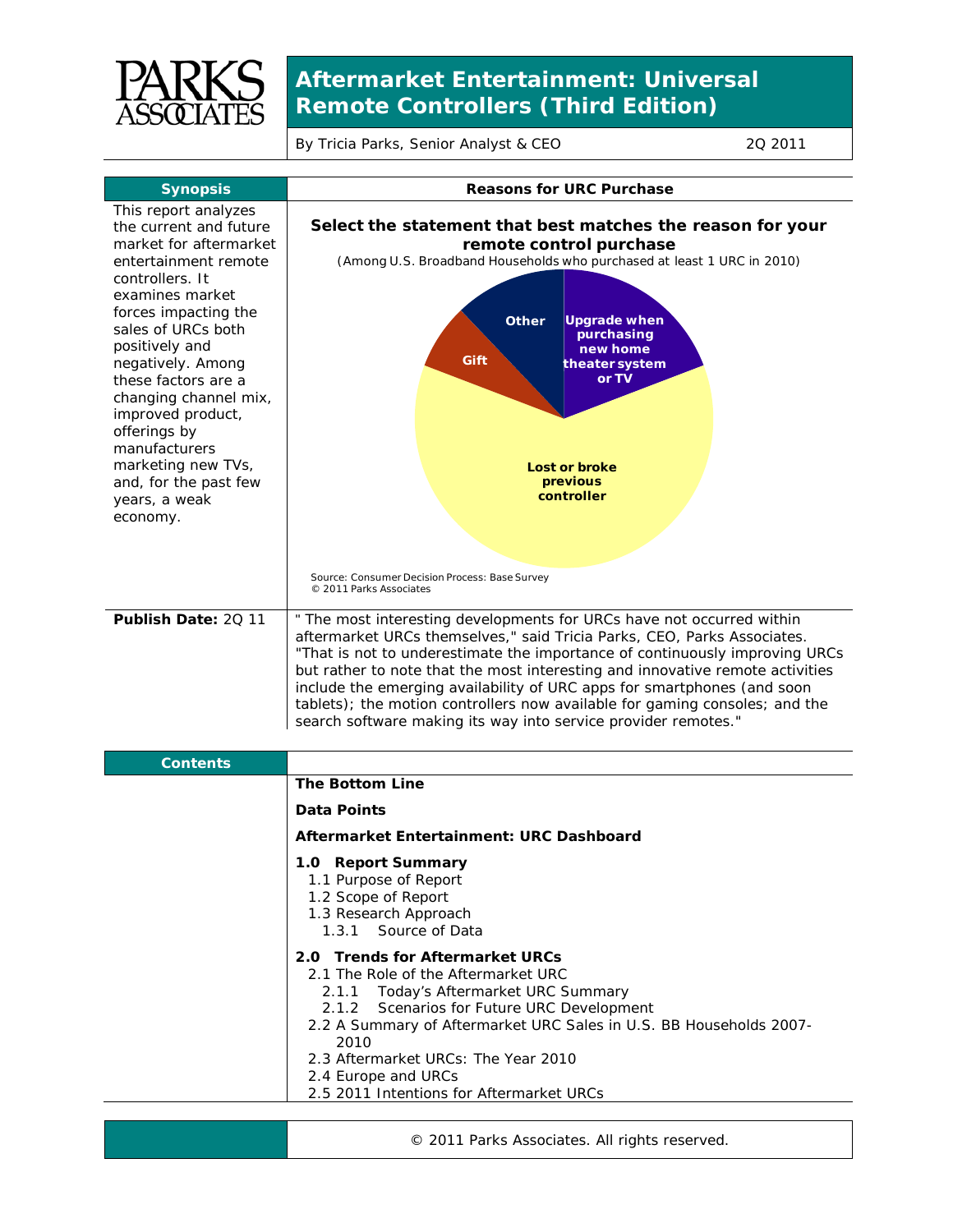

## **Aftermarket Entertainment: Universal Remote Controllers (Third Edition)**

By Tricia Parks, Senior Analyst & CEO 2011

| 3.0 Aftermarket URC Players                                       |
|-------------------------------------------------------------------|
| 4.0 Aftermarket URC Forecast for U.S.<br>4.1 Forecast Assumptions |
| 5.0 Recommendations                                               |
| <b>Appendix A Terms and Definitions</b>                           |
|                                                                   |

| <b>Figures</b> |                                                                                            |
|----------------|--------------------------------------------------------------------------------------------|
|                | Source of Data                                                                             |
|                | Forces Affecting Aftermarket URCs                                                          |
|                | Total U.S. Households with Aftermarket URCs: 2007 and 2010 EOY                             |
|                | Global Smartphone User Forecast                                                            |
|                | Parks Associates' North American Tablet Forecast 2010 - 2015                               |
|                | Aftermarket Entertainment URC Summary 2007-2010                                            |
|                | Total Number of U.S. HHs purchasing at least 1 URC 2010                                    |
|                | Average Price Paid by Various Demographics for URCs in 2010                                |
|                | Purchaser Description of URC Purchased                                                     |
|                | Specific Timing of Purchase                                                                |
|                | Location Type for URC Purchases                                                            |
|                | Specific Store of Purchase                                                                 |
|                | URC Purchase Location by Price Paid                                                        |
|                | 2010 URC Brands Purchased by U.S. BB HHs                                                   |
|                | 2010 URC Replacement, Additions and First time Rates                                       |
|                | Strong Triggers for URC Purchase                                                           |
|                | Time Span for URC Purchase Process                                                         |
|                | First Information Source for URC Purchasers                                                |
|                | Major Reason for URC Purchase                                                              |
|                | Most Important Feature Selected by 2010 URC Purchasers                                     |
|                | Importance of Purchase Factors to URC Buyers                                               |
|                | URC Stats for France, U.K, Spain, Italy, Germany, and the U.S.                             |
|                | 1H 2011 High Intender URC Brand Intentions                                                 |
|                | Examples of Leading Aftermarket URC Players                                                |
|                | Online Behavioral Targeting & Contextual-based Advertising Revenue<br>Forecast Methodology |
|                | The Changing US Broadband Landscape for Aftermarket URCs                                   |
|                | Aftermarket URC Forecast 2010 - 2015                                                       |
|                | Replacement, Addition, and First-time Purchase Rates for URCs 2011 - 2015                  |
|                | Forecast for Aftermarket URC Revenues 2010 - 2015                                          |